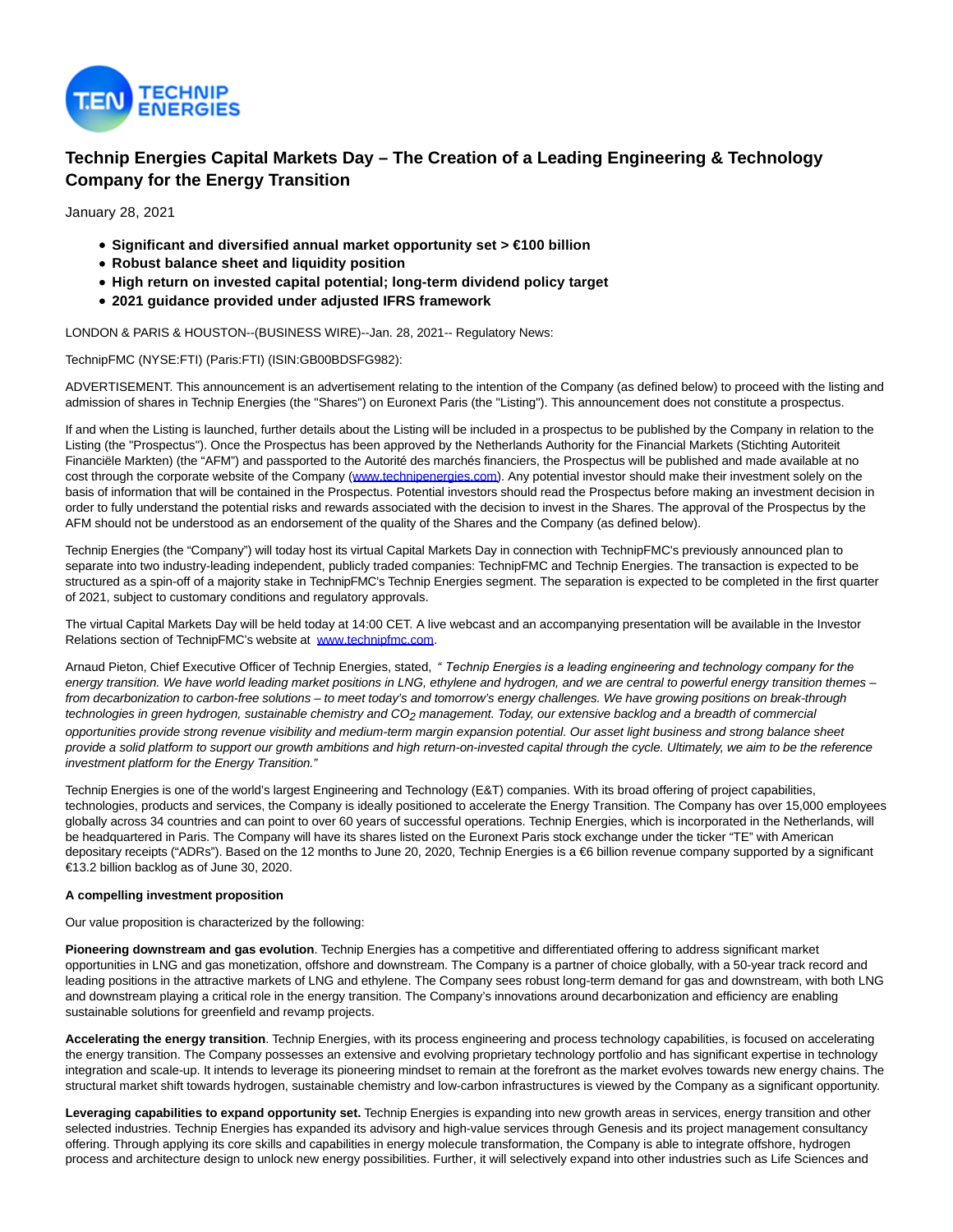Agritech, primarily with a services value proposition.

**Providing outstanding delivery.** Technip Energies' global team of ~15,000 professionals consist of industry-leading engineering, technical and project management expertise. This highly talented workforce supports a value proposition underpinned by strong project execution, a leading process technology portfolio and robust risk management processes. The Company's track-record includes many of the world's largest and most iconic energy projects, clearly demonstrating its front-runner spirit. The Company is enhancing its project execution capabilities by integrating digital into its project processes and believes that a digital transformation of Technip Energies will drive internal efficiencies and enhance its services offering.

**Offering financial strength and stability.** Technip Energies will illustrate its financial strengths and demonstrate a solid foundation for sustainable shareholder returns. Being largely a backlog-based business, the Company has strong top-line and margin visibility. Its contracting model supports an early cash conversion of earnings. These factors combined with an asset light business and strong balance sheet provide the platform for high returns on invested capital and support a long-term dividend policy target.

**ESG – Our pledge for a better tomorrow.** Technip Energies aims to be recognized as a reference ESG company through strong ESG principles, business alignment to the energy transition and integration of a sustainability strategy throughout its processes and business development. Technip Energies intends to propose its sustainability strategy within its first year as an independent company, and thereafter issue a yearly sustainability report with scorecard. As a best practice, the Company intends to support the ten principles of the United Nations Global Compact as well as the 17 UN Sustainable Development Goals.

#### **Market Overview**

Technip Energies has a substantial annual market opportunity set of over €100 billion with high-growth potential in identified growth and upside markets, supported by a significant base in traditional markets, which are also evolving towards lower carbon markets.

**Base Markets – LNG, downstream and offshore.** The Company has a highly competitive offering to address the significant market opportunity in LNG, offshore and downstream, where in aggregate it has identified an annual addressable market opportunity of over €70 billion, with growth led by GDP. Technip Energies is a market leader in LNG and has proprietary technologies for gas processing and NGL recovery units. It has the industry's most comprehensive reference list for floating LNG (FLNG), and a pioneering position in the market for gas FPSOs. In downstream, the Company has leading proprietary technology and equipment in petrochemicals and a leading market position in ethylene.

**Growth Markets – Hydrogen, Sustainable Chemistry, CO**2 **Management.** The Company has identified growth markets within the energy transition domain, notably in hydrogen, sustainable chemistry, and CO<sub>2</sub> management. In these markets it sees an annual addressable market of over €15 billion, with medium-term growth potential of 5-15% per annum. Technip Energies is a world leader in hydrogen having delivered its proprietary steam reforming technology to over 270 plants, representing over 35 per cent of the global installed base. In sustainable chemistry, which includes biofuels, biochemistry and the circular economy, Technip Energies has an established business with multiple references, proprietary technologies and notable alliances. In CO<sub>2</sub> management it has over 50 references for CO<sub>2</sub> removal units and a strategic alliance with Shell CANSOLV<sup>®</sup> for CO<sub>2</sub> capture technology.

**Upside Markets – Adjacent markets of carbon free portfolio expansion, services and other industries.** Through leveraging its core competencies, Technip Energies intends to grow its services business lines, expand its energy transition addressable markets, and move into adjacent industries. Technip Energies has identified an annual addressable opportunity in these upside markets of than €15 billion, with medium-term growth potential of 5-15% per annum. In Services, the Company already has established business lines in Advisory & Consulting, Digital Plant Performance and Project Management Consulting. The Company plans to build on its established offshore expertise to develop a greater presence in full-scale carbon-free marine projects. It also intends to leverage its expertise and experience to deliver new innovations to the emerging markets of offshore hydrogen and offshore floating wind. Additionally, Technip Energies will expand selectively into other industries such as Life Sciences and Agritech.

#### **Company Guidance1**

|                                    | 2020e                                              | 2021e                                          | <b>Medium-Term Outlook</b>                                                       |
|------------------------------------|----------------------------------------------------|------------------------------------------------|----------------------------------------------------------------------------------|
| Revenue                            | €5.9 – 6.1 billion <sup>2</sup> €6.5 – 7.0 billion |                                                | Single-digit growth, constant currency; backlog execution & substantial pipeline |
| EBIT margin $3$                    | $5.6\% - 5.8\%$                                    | $5.5\% - 6.0\%$<br>(exc. one-off cost of €30m) | Target 100bps+ increase for medium term                                          |
| <b>Effective tax rate 30 - 35%</b> |                                                    | $30 - 35%$                                     | No material deviation from 2021e                                                 |

 $1$  Financial information is presented under adjusted IFRS framework, which records Technip Energies' proportionate share of equity affiliates and restates the share related to non-controlling interests.

 $2$  2020 revenue guidance reflects foreign exchange movements in H2 2020 versus backlog calendarization calculated as of June 30, 2020.

<sup>3</sup> Adjusted recurring EBIT: adjusted profit before net financial expense and income taxes adjusted for items considered as non-recurring. Depreciation and amortization expense for 2021 expected to be in line with 2019 with implied Adjusted Recurring EBITDA in a range from 6.9% to 7.4% of Adjusted Revenues.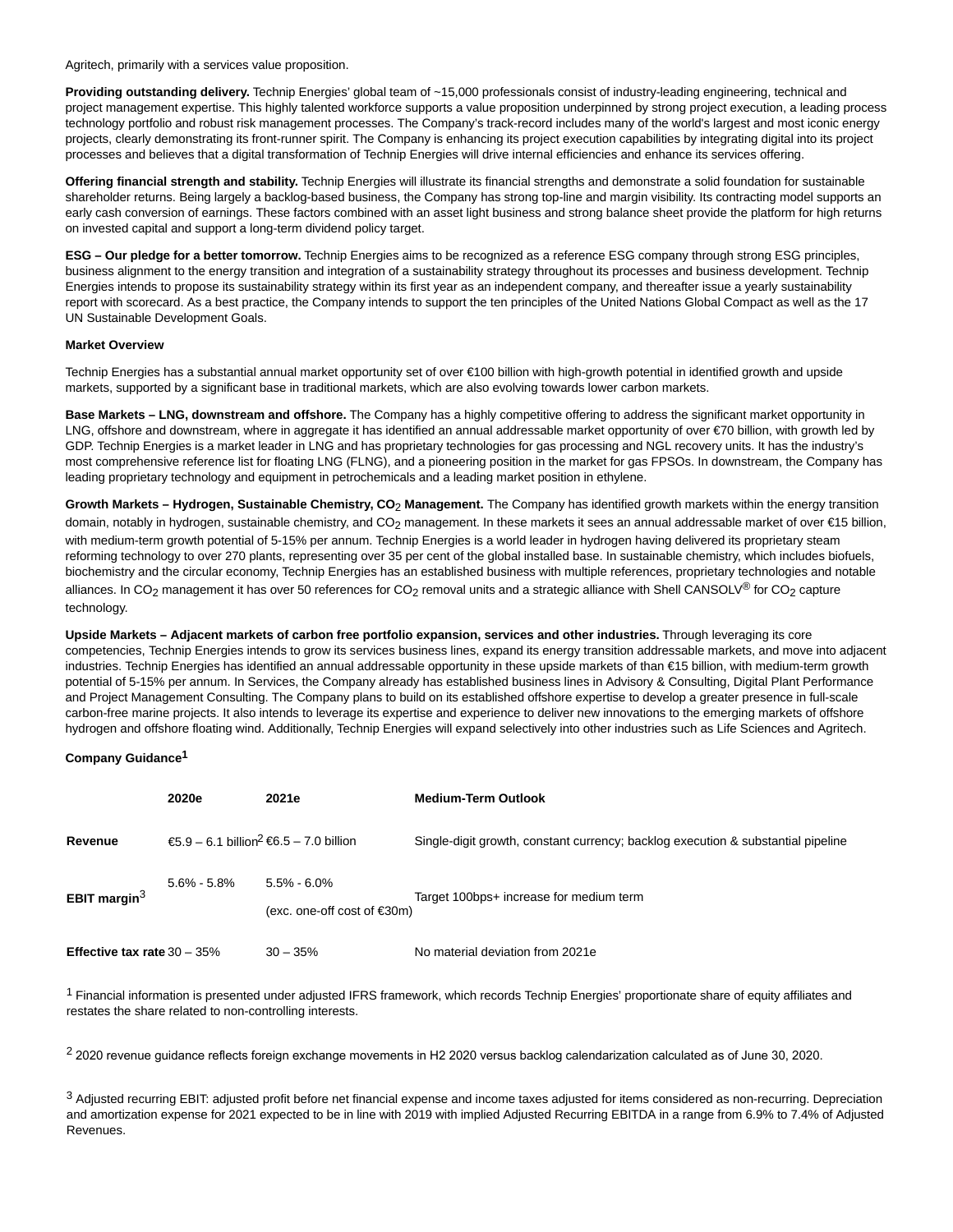The historical financial information presented in this press release and during the Capital Markets Day consists of IFRS special-purpose financial statements – carved out from the consolidated financial statements of TechnipFMC – prepared for the purposes of the spin-off and present the historical financial information of Technip Energies in the format that it intends to report its financial results in the future beginning with the publication of Technip Energies' statutory consolidated financial statements for fiscal year 2021.

As Technip Energies did not operate as a stand-alone entity in the past, the historical financial information may not be indicative of Technip Energies' future performance and what its combined results of operations, financial position and cash flows would have been, had Technip Energies operated as an entity separate from TechnipFMC for the periods presented.

## **Capital Structure**

Technip Energies has secured a senior unsecured bridge term loan for €650 million (for one year with two six-month extension options) and a revolving credit facility (RCF) of €750 million. Expected outstanding commercial paper of €125 million as of spin-off date fully backstopped by the RCF. There are no financial covenants on the debt instruments. The Company has been provided by S&P Global a BBB – negative outlook – credit rating. Technip Energies' opening balance sheet is expected to have a gross debt of €750 million, and cash and cash equivalents of €3.1 billion.

# **Agenda**

The virtual Capital Markets Day will comprise of comprehensive presentations from members of the Technip Energies Leadership Team.

| <b>Opening Remarks</b><br>14:00 - 14:30 CET                                                    | Philip Lindsay, Head of Investor Relations, Technip Energies          |  |  |  |
|------------------------------------------------------------------------------------------------|-----------------------------------------------------------------------|--|--|--|
| Introduction                                                                                   | Arnaud Pieton, CEO Technip Energies                                   |  |  |  |
| Pioneer downstream and gas evolution                                                           | Alain Poincheval, Fellow Executive Project Director, Technip Energies |  |  |  |
| 14:30 - 15:45 CET Accelerate the energy transition                                             | Stan Knez, SVP Process Technology, Technip Energies                   |  |  |  |
| Leverage capabilities to expand opportunity set Charles Cessot, SVP Strategy, Technip Energies |                                                                       |  |  |  |
| 15:45 - 16:15 CET Q&A                                                                          |                                                                       |  |  |  |
| 16:15 - 16:30 CET Break                                                                        |                                                                       |  |  |  |
| Outstanding delivery                                                                           | Marco Villa, COO Technip Energies                                     |  |  |  |
| 16:30 - 17:45 CET                                                                              | Magali Castano, SVP People & Culture, Technip Energies                |  |  |  |
| Financial strength and delivery                                                                | Bruno Vibert, CFO Technip Energies                                    |  |  |  |
| <b>Closing Remarks</b>                                                                         | Arnaud Pieton, CEO Technip Energies                                   |  |  |  |
| Q&A                                                                                            |                                                                       |  |  |  |
|                                                                                                | 17:45 - 18:30 CET                                                     |  |  |  |

### **Additional details on the virtual Capital Markets Day of Technip Energies**

The Capital Markets Day event will be held today, Thursday, January 28, 2021, at 14:00 CET. A live webcast and an accompanying presentation will be available in the Investor Relations section of TechnipFMC's website at [www.technipfmc.com.](https://cts.businesswire.com/ct/CT?id=smartlink&url=http%3A%2F%2Fwww.technipfmc.com&esheet=52369329&newsitemid=20210127006066&lan=en-US&anchor=www.technipfmc.com&index=3&md5=f626d2ea7dbc3fd6f53a726007c5519d) An archived replay of the webcast will be available on the same website for a duration of one year. Supplemental information containing selected financial information for Technip Energies for the years ended December 31, 2017, 2018 and 2019, and for the six months ended June 30, 2020, is also available in the Investor Relations section of TechnipFMC's website at [www.technipfmc.com.](https://cts.businesswire.com/ct/CT?id=smartlink&url=http%3A%2F%2Fwww.technipfmc.com&esheet=52369329&newsitemid=20210127006066&lan=en-US&anchor=www.technipfmc.com&index=4&md5=dd8c47a762b885c6da84b7c4b18e151c)

#### **Prospectus**

In advance of the spin-off, Technip Energies will publicly file a definitive version of the registration statement on Form F-1 (the "F-1") and will publish a European prospectus that has been approved by the Dutch Authority for the Financial Markets (Stichting Autoriteit Financiële Markten) and passported to the French Autorité des marchés financiers. The F-1 and European prospectus will include carve-out financials for the years ended December 31, 2017, 2018 and 2019 and for the six months ended June 30, 2020 under IFRS as adopted by the European Union. The F-1 and the European prospectus will also contain a description of the risks that relate to the Company's industry and business, operations and financial conditions, including the following key risks:

- The Company operates in a highly competitive environment and unanticipated changes relating to competitive factors in its industry may impact its results of operations.
- Demand for the Company's products and services depends on oil and gas industry activity and expenditure levels, which are directly affected by trends in the demand for and price of crude oil and natural gas.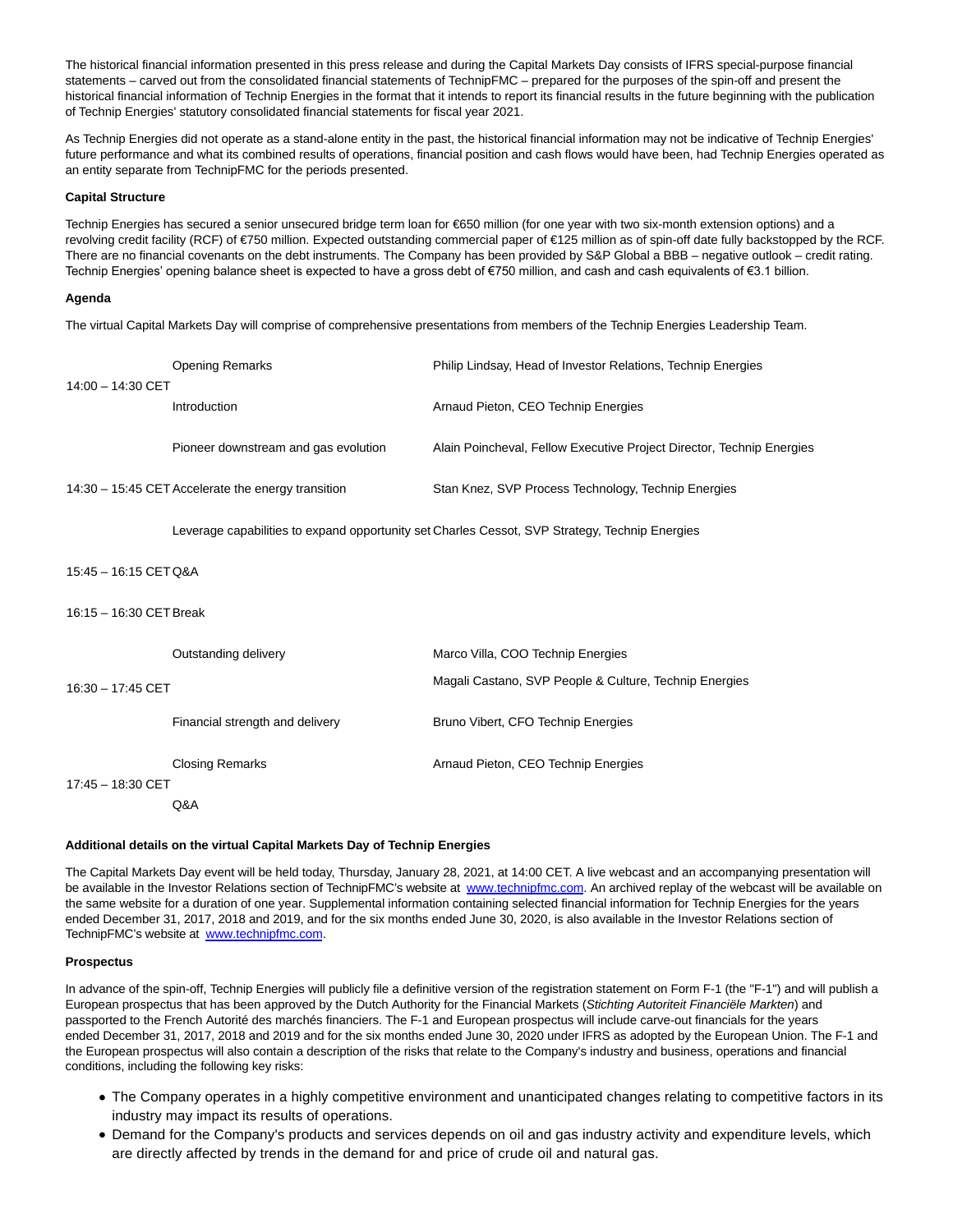- COVID-19 has significantly temporarily reduced demand for the Company's products and services, and has had, and may continue to have, an adverse impact on the Company's financial condition, results of operations, and cash flows.
- The Company may lose money on fixed-price contracts.
- The Company's failure to timely deliver its backlog could affect future sales, profitability, and relationships with its customers.
- The Company faces risks relating to its reliance on subcontractors, suppliers, and its joint venture partners.
- The Company may not realize revenue on its current backlog due to customer order reductions, cancellations or acceptance delays, which may negatively impact its financial results.
- Currency exchange rate fluctuations could adversely affect the Company's financial condition, results of operations, or cash flows.
- The Company is subject to an ongoing investigation by the French Parquet National Financier related to historical projects in Equatorial Guinea and Ghana.
- Its operations require the Company to comply with numerous regulations, violations of which could have a material adverse effect on its financial condition, results of operations, or cash flows.
- Compliance with environmental and climate change related laws and regulations may adversely affect the Company's business and results of operations.
- The Company is subject to the tax laws of numerous jurisdictions; challenges to the interpretation of, or future changes to, such laws could adversely affect it.
- Historically, the Technip Energies Business was operated as a business segment of TechnipFMC and the Company's historical financial information is not necessarily representative of the results that the Technip Energies Business would have achieved as an independent public company and may not be a reliable indicator of its future results.
- The Company may not achieve some or all of the expected benefits of the separation and spin-off, and the separation and spin-off may adversely affect its business.
- The combined post-spin-off value of Technip Energies Shares and TechnipFMC Shares may not equal or exceed the aggregate pre-spin-off value of TechnipFMC Shares.

# **Important Information for Investors and Security holders**

# Forward-looking statements

This release contains "forward-looking statements" as defined in Section 27A of the United States Securities Act of 1933, as amended, and Section 21E of the United States Securities Exchange Act of 1934, as amended. Words such as "expect," "plan," "intend," "would," "will," and similar expressions are intended to identify forward-looking statements, which are generally not historical in nature, and include any statements with respect to the potential separation of the Company into TechnipFMC and Technip Energies, the expected financial and operational results of TechnipFMC and Technip Energies after the potential separation and expectations regarding TechnipFMC's and Technip Energies' respective capital structures, businesses or organizations after the potential separation. Such forward-looking statements involve significant risks, uncertainties and assumptions that could cause actual results to differ materially from TechnipFMC's historical experience and TechnipFMC's present expectations or projections. For information regarding known material factors that could cause actual results to differ from projected results, please see TechnipFMC's risk factors set forth in TechnipFMC's filings with the U.S. Securities and Exchange Commission, which include TechnipFMC's Annual Reports on Form 10-K, Quarterly Reports on Form 10-Q, and Current Reports on Form 8-K, TechnipFMC's filings with the Autorité des marchés financiers or the U.K. Financial Conduct Authority, as well as the following:

- risks associated with disease outbreaks and other public health issues, including the coronavirus disease 2019 ("COVID-19"), their impact on the global economy and the business of TechnipFMC's company, customers, suppliers and other partners, changes in, and the administration of, treaties, laws, and regulations, including in response to such issues and the potential for such issues to exacerbate other risks TechnipFMC faces, including those related to the factors listed or referenced below;
- risks associated with the impact or terms of the potential separation;
- risks associated with the benefits and costs of the potential separation, including the risk that the expected benefits of the potential separation will not be realized within the expected time frame, in full or at all;
- risks that the conditions to the potential separation, including regulatory approvals, will not be satisfied and/or that the potential separation will not be completed within the expected time frame, on the expected terms or at all;
- the expected tax treatment of the potential separation, including as to shareholders in the United States or other countries;
- risks associated with the sale by TechnipFMC of shares of Technip Energies to Bpifrance, including whether the conditions to closing will be satisfied;
- changes in the shareholder bases of the Company, TechnipFMC and Technip Energies, and volatility in the market prices of their respective shares, including the risk of fluctuations in the market price of Technip Energies' shares as a result of substantial sales by TechnipFMC of its interest in Technip Energies;
- risks associated with any financing transactions undertaken in connection with the potential separation;
- the impact of the potential separation on TechnipFMC's businesses and the risk that the potential separation may be more difficult, time-consuming or costly than expected, including the impact on TechnipFMC's resources, systems, procedures and controls, diversion of management's attention and the impact on relationships with customers, governmental authorities, suppliers, employees and other business counterparties;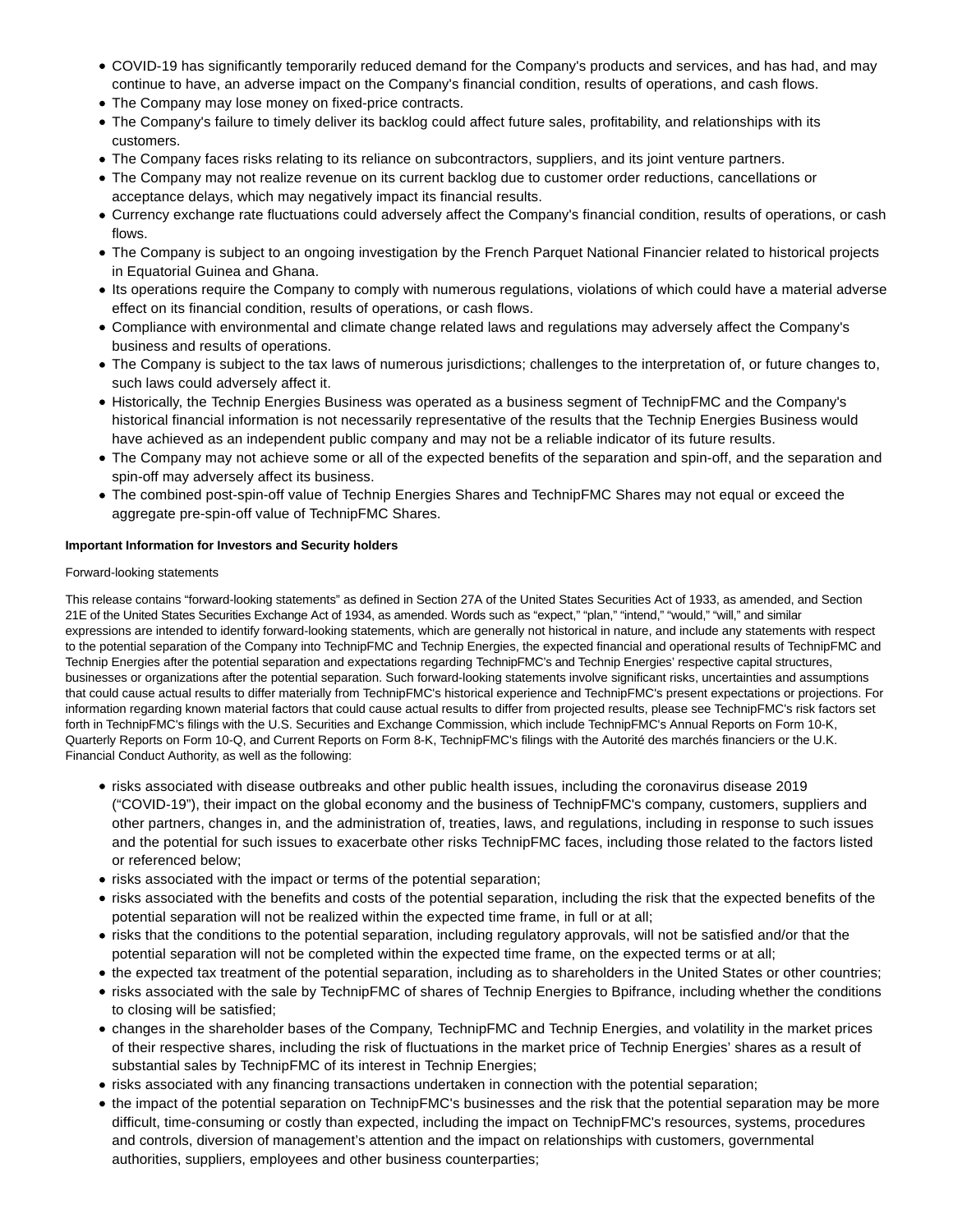- unanticipated changes relating to competitive factors in TechnipFMC's industry;
- TechnipFMC's ability to timely deliver TechnipFMC's backlog and its effect on TechnipFMC's future sales, profitability, and TechnipFMC's relationships with TechnipFMC's customers;
- TechnipFMC's ability to hire and retain key personnel;
- U.S. and international laws and regulations, including existing or future environmental or trade/tariff regulations, that may increase TechnipFMC's costs, limit the demand for TechnipFMC's products and services or restrict TechnipFMC's operations;
- disruptions in the political, regulatory, economic and social conditions of the countries in which TechnipFMC conducts business; and
- downgrade in the ratings of TechnipFMC's debt could restrict TechnipFMC's ability to access the debt capital markets.

TechnipFMC cautions you not to place undue reliance on any forward-looking statements, which speak only as of the date hereof. TechnipFMC undertakes no obligation to publicly update or revise any of its forward-looking statements after the date they are made, whether as a result of new information, future events or otherwise, except to the extent required by law.

# **Disclaimers**

This press release is intended for informational purposes only for the shareholders of TechnipFMC, the majority of whom reside in the United States, the United Kingdom and Europe. This press release does not constitute a prospectus within the meaning of Regulation (EU) 2017/1129 of the European Parliament and of the Council of June 14, 2017 (the "Prospectus Regulation"), and Technip Energies' shares will be distributed in circumstances that do not constitute "an offer to the public" within the meaning of the Prospectus Regulation. This press release is not intended for distribution in jurisdictions that require prior regulatory review and authorization to distribute a press release of this nature.

The joint equity capital markets advisors are acting exclusively for TechnipFMC and no one else in connection with the planned spin-off of the majority stake of TechnipFMC's Technip Energies business segment and will not regard any other person as their respective clients and will not be responsible to anyone other than TechnipFMC for providing the protections afforded to their respective clients in connection with any distribution of Technip Energies shares or otherwise, nor for providing any advice in relation to the distribution of Technip Energies shares, the content of this press release or any transaction, arrangement or other matter referred to herein.

# **Advisors**

Rothschild & Co. is acting as financial advisor and Latham & Watkins, LLP is acting as legal advisor, with Darrois Villey Maillot Brochier and De Brauw Blackstone Westbroek N.V. serving as additional legal advisors, to TechnipFMC.

BNP Paribas, J.P. Morgan, Morgan Stanley and Société Générale are acting as joint equity capital markets advisors in connection with the proposed distribution of Technip Energies shares to the holders of TechnipFMC shares upon completion of the separation.

Credit Agricole Corporate and Investment Bank is also acting as an advisor on the distribution of Technip Energies shares to the holders of TechnipFMC shares.

# **About Technip Energies ("SpinCo")**

With approximately 15,000 employees, Technip Energies is one of the largest engineering and technology companies globally, with leadership positions in LNG, hydrogen and ethylene as well as growing market positions in sustainable chemistry and CO<sub>2</sub> management. In addition, the new company will benefit from its robust project delivery model and extensive technology, products and services offering. The Company would comprise the Technip Energies segment, including Genesis – a leader in advisory services and front-end engineering.

### **About TechnipFMC ("RemainCo")**

With approximately 21,000 employees, TechnipFMC would be the largest diversified pure play in the industry. The Company's role will be to support clients in the delivery of unique, integrated production solutions. TechnipFMC will continue to transform the industry through its pioneering integrated delivery model – iEPCI™, technology leadership and digital innovation.

View source version on [businesswire.com:](http://businesswire.com/)<https://www.businesswire.com/news/home/20210127006066/en/>

**Investor relations** Matt Seinsheimer Vice President Investor Relations +1 281 260 3665 [Matt Seinsheimer](mailto:InvestorRelations@TechnipFMC.com)

Phillip Lindsay Director Investor Relations (Europe) +44 (0) 20 3429 3929 [Phillip Lindsay](mailto:InvestorRelations@TechnipFMC.com)

**Media relations** Christophe Bélorgeot Senior Vice President Corporate Engagement +33 1 47 78 39 92 [Christophe Belorgeot](mailto:media@TechnipFMC.com)